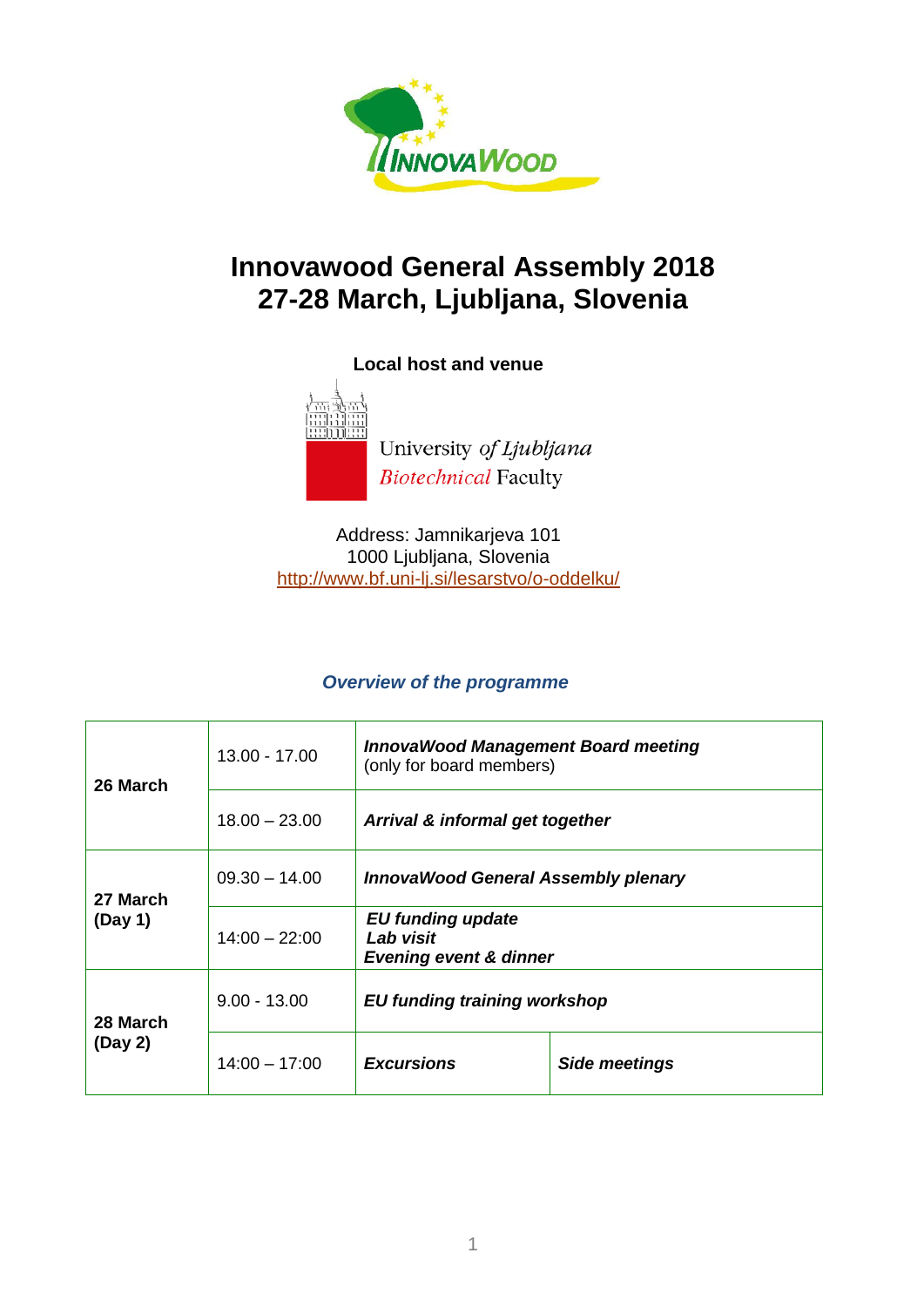

## **InnovaWood General Assembly 2018**

## *Day 1: Tuesday, 27 March 2018*

| $08.30 - 09.00$<br>(0:30) | <b>Registration &amp; coffee</b>                                                                     |  |  |  |
|---------------------------|------------------------------------------------------------------------------------------------------|--|--|--|
| $09.00 - 09.15$<br>(0:15) | <b>Introduction and Welcome</b>                                                                      |  |  |  |
|                           | Dean                                                                                                 |  |  |  |
|                           | Opening by Mark Irle, President of InnovaWood                                                        |  |  |  |
| $09.15 - 10.20$<br>(0:50) | <b>General Assembly Part I- Report on Activities and Finances</b>                                    |  |  |  |
|                           | Minutes of the previous General Assembly<br>$\bullet$                                                |  |  |  |
|                           | Activity and Financial Report 2017                                                                   |  |  |  |
|                           | Outlook and Forecast 2018                                                                            |  |  |  |
| $10:20 - 10:30$<br>(0:10) | Short intro to new members & poster session                                                          |  |  |  |
|                           | Use the opportunity to display your research and training projects!                                  |  |  |  |
| $10.30 - 11.00$<br>(0:30) | Coffee break & poster session                                                                        |  |  |  |
| $11.00 - 12.30$           | General Assembly Part II - Report on Thematic Groups and Initiatives                                 |  |  |  |
| (1:30)                    | TG1: InnovaWood Module Bank - Mark Irle                                                              |  |  |  |
|                           | TG2: EHIA European Hardwoods Initiative - Andreas Kleinschmit v. L.                                  |  |  |  |
|                           | TG3: Capability Register - Francesco Balducci<br>$\bullet$                                           |  |  |  |
|                           | TG4: EQ-WOOD - Cecilia Amo                                                                           |  |  |  |
|                           | Proposed new initiatives - Uwe Kies<br>٠                                                             |  |  |  |
|                           | <b>General Assembly Resolutions</b>                                                                  |  |  |  |
|                           | AoB                                                                                                  |  |  |  |
| $12.30 - 14.00$<br>(1:30) | Lunch                                                                                                |  |  |  |
| $14:00 - 14:30$<br>(0:30) | <b>Overview on funding opportunities - Training Part I</b>                                           |  |  |  |
|                           | Navigator tool to different funding instruments and strategic priorities of<br>InnovaWood - Uwe Kies |  |  |  |
| 14.30 - 16.00<br>(1:30)   | <b>Lab visit of the Biotechnical Faculty</b>                                                         |  |  |  |
| $17.00 - 22.00$           | <b>Evening event</b>                                                                                 |  |  |  |
|                           | Guided tour in the historic town                                                                     |  |  |  |
|                           | Official dinner in the city centre<br>$\bullet$                                                      |  |  |  |